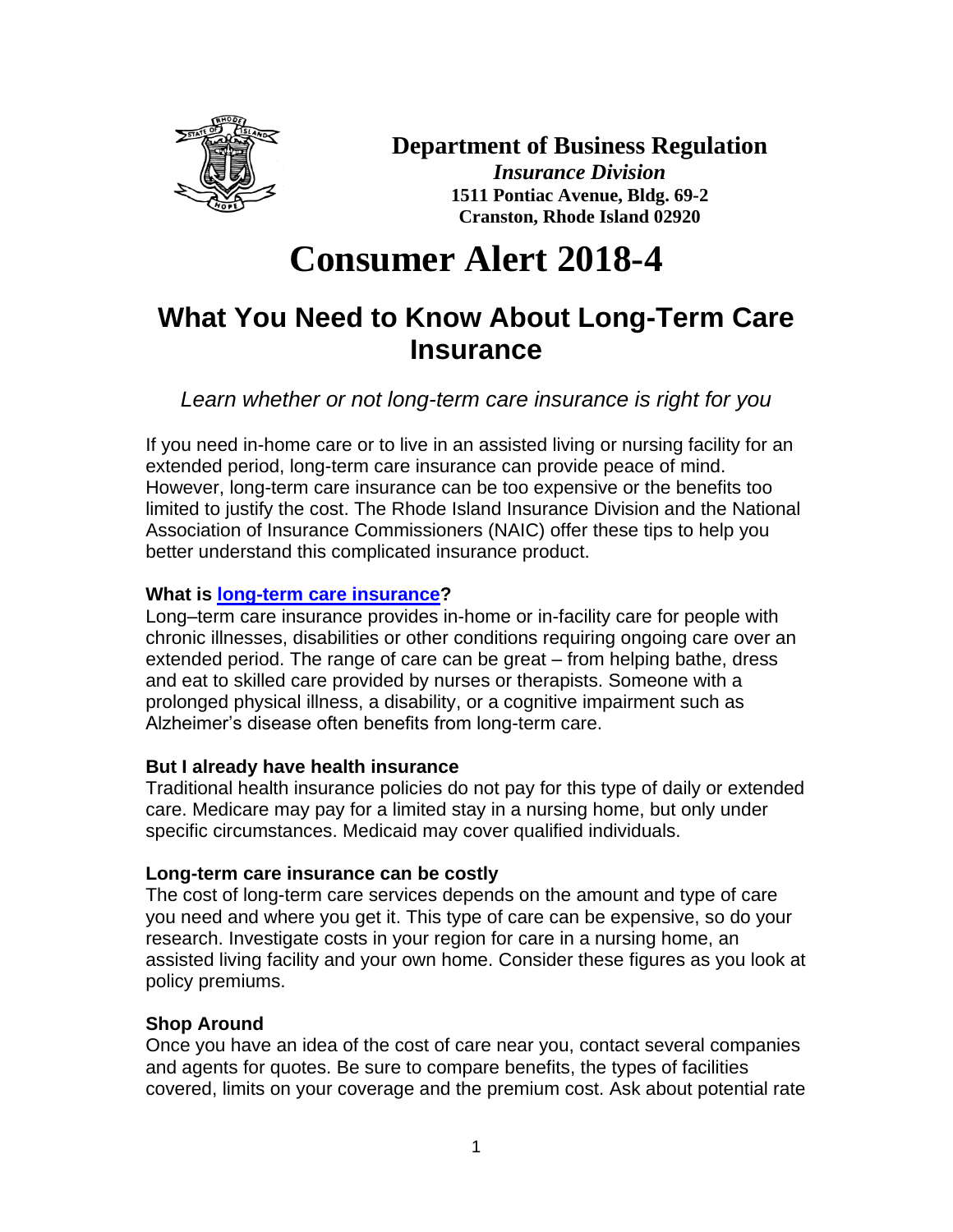increases and the rate increase history for the company. Only buy insurance from a reputable agent or company licensed to sell insurance in your state.

You may have a choice between a federally "tax-qualified" long-term care insurance policy and one that is not. A tax-qualified policy may allow you to deduct part or all of the premium you pay from your federal taxes. Consult your tax professional to determine if a specific policy offers tax advantages.

A growing number of life insurance policies and annuity contracts now either include a built-in long-term care benefit or offer an add-on to your policy that pays for long-term care expenses. Check with your financial planner to see if this type of policy makes sense as part of your financial plan.

#### **Deciding whether to buy**

Whether you should buy a long-term care insurance policy will depend on your age, health status, overall retirement goals, income, and assets. Premiums are expensive. If you are on a fixed income, you should think carefully before purchasing such an expensive product. On the other hand, if you have means to pay premiums and assets you wish to protect, a long-term care insurance policy may be for you.

#### **More Information**

For more in-depth information, the NAIC's has a detailed [long-term care](https://www.naic.org/documents/prod_serv_consumer_ltc_lp.pdf)  [shopping guide.](https://www.naic.org/documents/prod_serv_consumer_ltc_lp.pdf) If you have questions about your insurance options or about your insurance coverage, contact the Rhode Island Insurance Division at 401 462-9520 or email [dbr.insurance@dbr.ri.gov](mailto:dbr.insurance@dbr.ri.gov) for assistance.

#### **About the RI Insurance Division**

The mission of the Rhode Island Insurance Division is to assist, educate and protect Rhode Islanders through the implementation and enforcement of state laws mandating regulation and licensing of the regulated industries while recognizing the need to foster a sound business environment in the state. We are also committed to treating everyone who comes before us fairly, efficiently and with respect. Please visit our website to obtain additional consumer information and alerts issued by the Rhode Island Insurance Division, or you may contact us at 401-462-9520 or email [dbr.insurance@dbr.ri.gov](mailto:dbr.insurance@dbr.ri.gov) for assistance.

#### **About the NAIC**

The National Association [of Insurance Commissioners](http://www.naic.org/) (NAIC) is the U.S. standard-setting and regulatory support organization created and governed by the chief insurance regulators from the 50 states, the District of Columbia and five U.S. territories. Through the NAIC, state insurance regulators establish standards and best practices, conduct peer review, and coordinate their regulatory oversight. NAIC staff supports these efforts and represents the collective views of state regulators domestically and internationally. NAIC